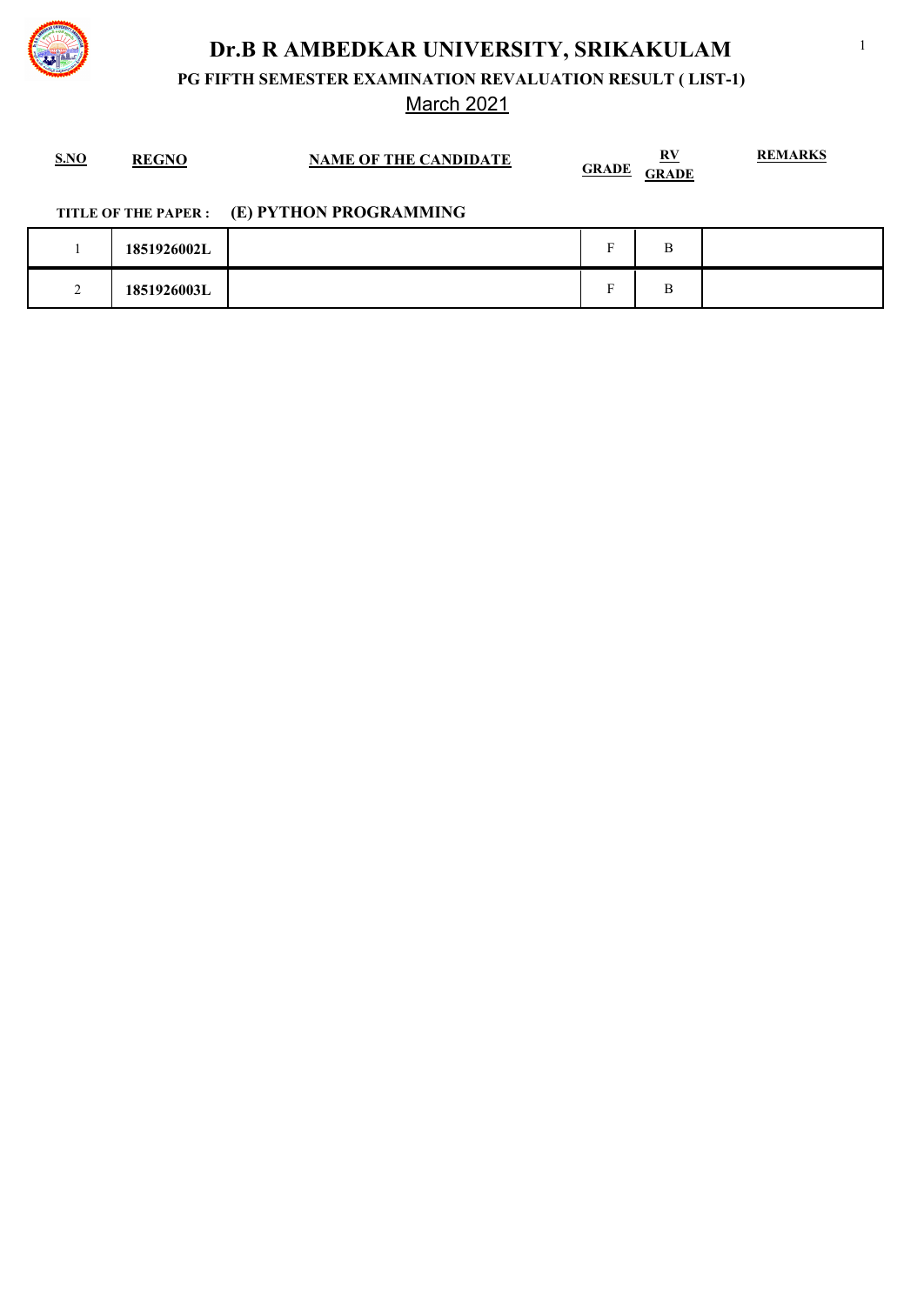

**PG THIRD SEMESTER EXAMINATION REVALUATION RESULT ( LIST-1)**

### March 2021

#### **503 -GAYATRI PG COLLEGE, MUNASABPETA, MUNASABPETA**

| <b>S.NO</b> | <b>REGNO</b> | <b>NAME OF THE CANDIDATE</b> | -RV<br><b>GRADE</b><br><b>GRADE</b> | <b>REMARKS</b> |
|-------------|--------------|------------------------------|-------------------------------------|----------------|
|-------------|--------------|------------------------------|-------------------------------------|----------------|

#### **TITLE OF THE PAPER : NUCLER AND PARTICLE PHYSICS**

|             | 1954503003 | <b>CHINTHADA NAVYA</b>   | C |                  |
|-------------|------------|--------------------------|---|------------------|
| $\sim$<br>∠ | 1254503003 | <b>KESAVI DEVI GUNDU</b> |   | No Change (Fail) |
|             | 1954503004 | <b>MANEPALLI BHAVANI</b> | С |                  |

#### **TITLE OF THE PAPER : LASERS AND FIBER OPTICS**

|                    | 1254503003 | <b>KESAVI DEVI GUNDU</b> | T.             | Е | No Change (Fail) |
|--------------------|------------|--------------------------|----------------|---|------------------|
| $\mathcal{L}$<br>∠ | 1955503025 | <b>PAIDI ANNAMNAIDU</b>  | $\blacksquare$ | Е | No Change (Fail) |
|                    | 1855503001 | <b>AMEERNAIDU KORNI</b>  |                | Е | No Change (Fail) |

### **TITLE OF THE PAPER : (E) RADAR SYSTEMS AND SATTELITE**

|   | 1954503003 | <b>CHINTHADA NAVYA</b> | $\overline{\phantom{a}}$ | $B+$ |  |
|---|------------|------------------------|--------------------------|------|--|
| - | 1855503025 | <b>KOYYANA RAMBABU</b> | ∽                        | ⌒    |  |

### **TITLE OF THE PAPER : INSTRUMENTAL METHODS OF ANALYSIS**

|   | 1952503008 | KOTIPALLI PRASANNA KUMAR      |   | С |  |
|---|------------|-------------------------------|---|---|--|
| ◠ | 1952503013 | <b>NETHINTI VAMSI KRISHNA</b> | Е | B |  |
|   | 1954503004 | <b>MANEPALLI BHAVANI</b>      | Е | C |  |
|   | 1855503001 | <b>AMEERNAIDU KORNI</b>       |   | C |  |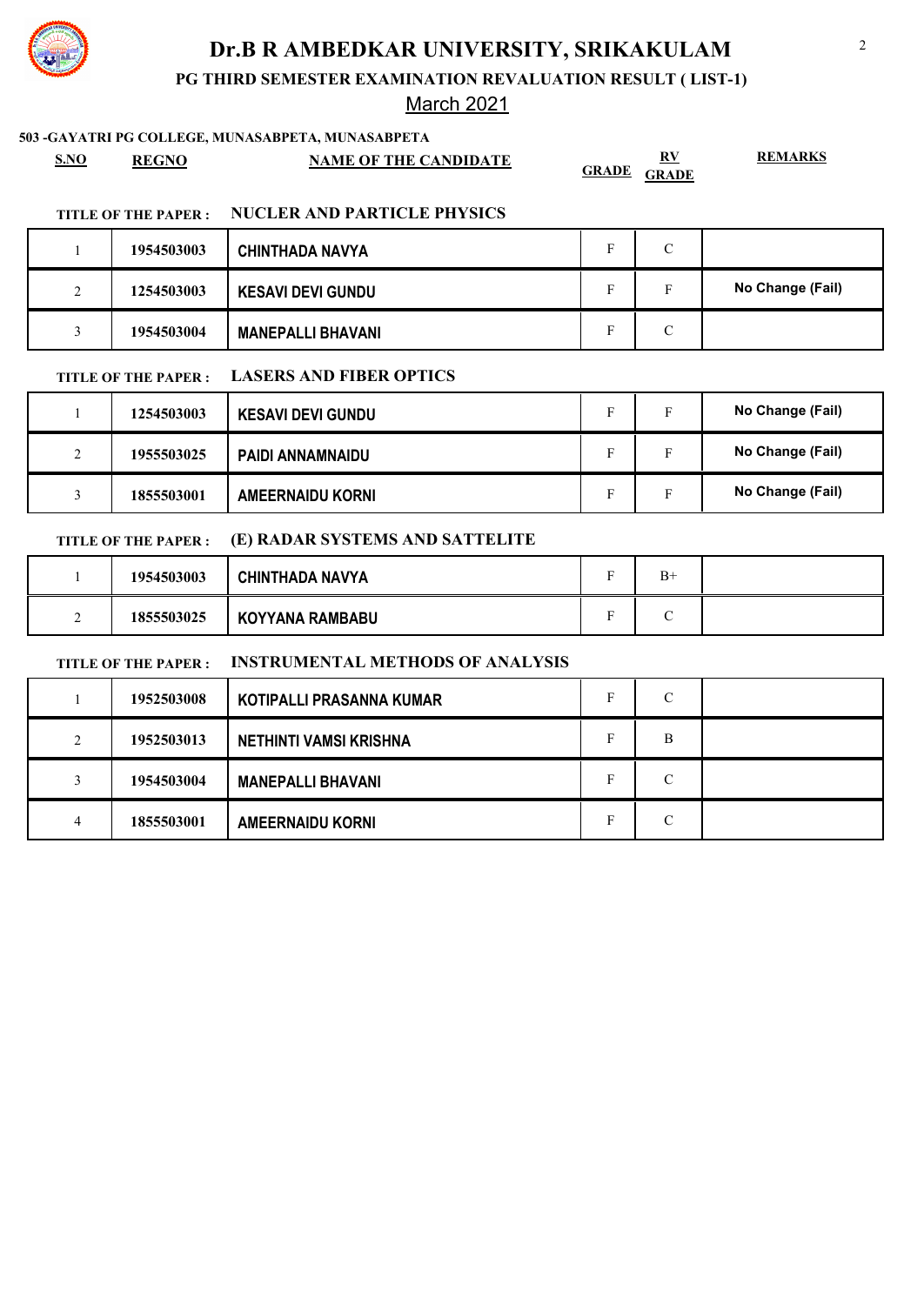

**PG THIRD SEMESTER EXAMINATION REVALUATION RESULT ( LIST-1)**

### March 2021

#### **504 -GOVT. PG COLLEGE (MEN), SRIKAKULAM, SRIKAKULAM**

**S.NO REGNO NAME OF THE CANDIDATE RV GRADE GRADE** **REMARKS**

3

### **TITLE OF THE PAPER : ORGANIC REACTION MECHANISM-I & PERICYCLIC REA.**

3 **1855504020 RAVADA SIVA RAMAKRISHNA** F D

| 1755504030<br><b>SAHUKARI SANTOSH</b>              | Е | Е  | No Change (Fail) |
|----------------------------------------------------|---|----|------------------|
| <b>ORGANIC SYNTHESIS-I</b><br>TITLE OF THE PAPER : |   |    |                  |
| 1955504027<br><b>GANESH</b>                        | F | F. | No Change (Fail) |

2 **1855504007** JEERU VENKATARAMANA **F** F No Change (Fail)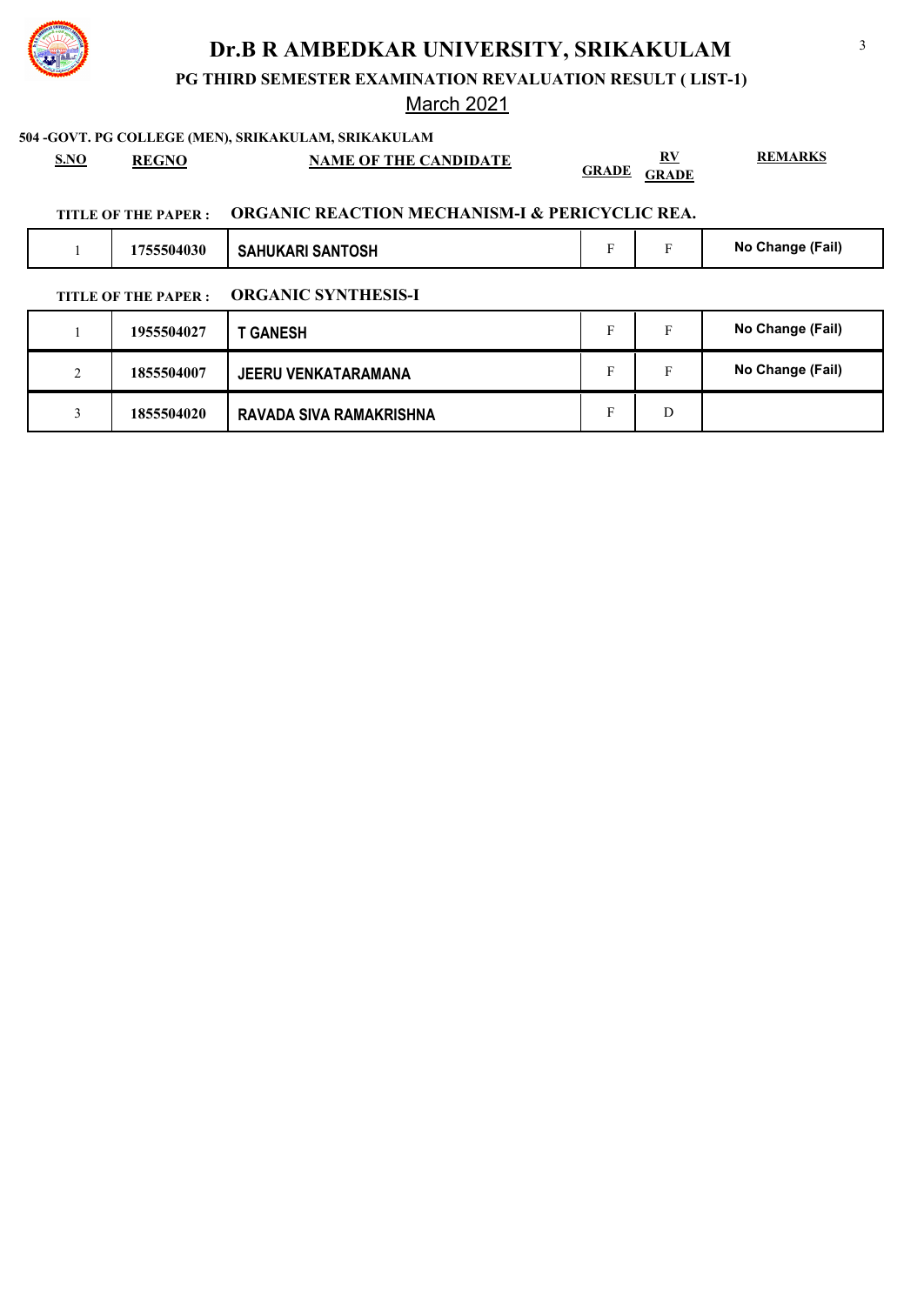

**PG THIRD SEMESTER EXAMINATION REVALUATION RESULT ( LIST-1)**

# March 2021

|                                                    |                                                                                   |                      | 505 - ADITYA PG COLLEGE, SRIKAKULAM, SRIKAKULAM |              |                    |                |  |
|----------------------------------------------------|-----------------------------------------------------------------------------------|----------------------|-------------------------------------------------|--------------|--------------------|----------------|--|
|                                                    | S.NO                                                                              | <b>REGNO</b>         | <b>NAME OF THE CANDIDATE</b>                    | <b>GRADE</b> | RV<br><b>GRADE</b> | <b>REMARKS</b> |  |
|                                                    | <b>ORGANIC REACTION MECHANISM-I &amp; PERICYCLIC REA.</b><br>TITLE OF THE PAPER : |                      |                                                 |              |                    |                |  |
|                                                    |                                                                                   | 1855505026           | <b>PINNINTI ROHINI</b>                          | F            | $\mathcal{C}$      |                |  |
|                                                    |                                                                                   | TITLE OF THE PAPER : | <b>ORGANIC SPECTROSCOPY-I</b>                   |              |                    |                |  |
|                                                    |                                                                                   | 1955505001           | <b>ANNEPU SANTOSH KUMAR</b>                     | F            | B                  |                |  |
| <b>ORGANIC SYNTHESIS-I</b><br>TITLE OF THE PAPER : |                                                                                   |                      |                                                 |              |                    |                |  |
|                                                    |                                                                                   | 1855505034           | <b>TOMPALA SUNNETHA</b>                         | F            | $\mathcal{C}$      |                |  |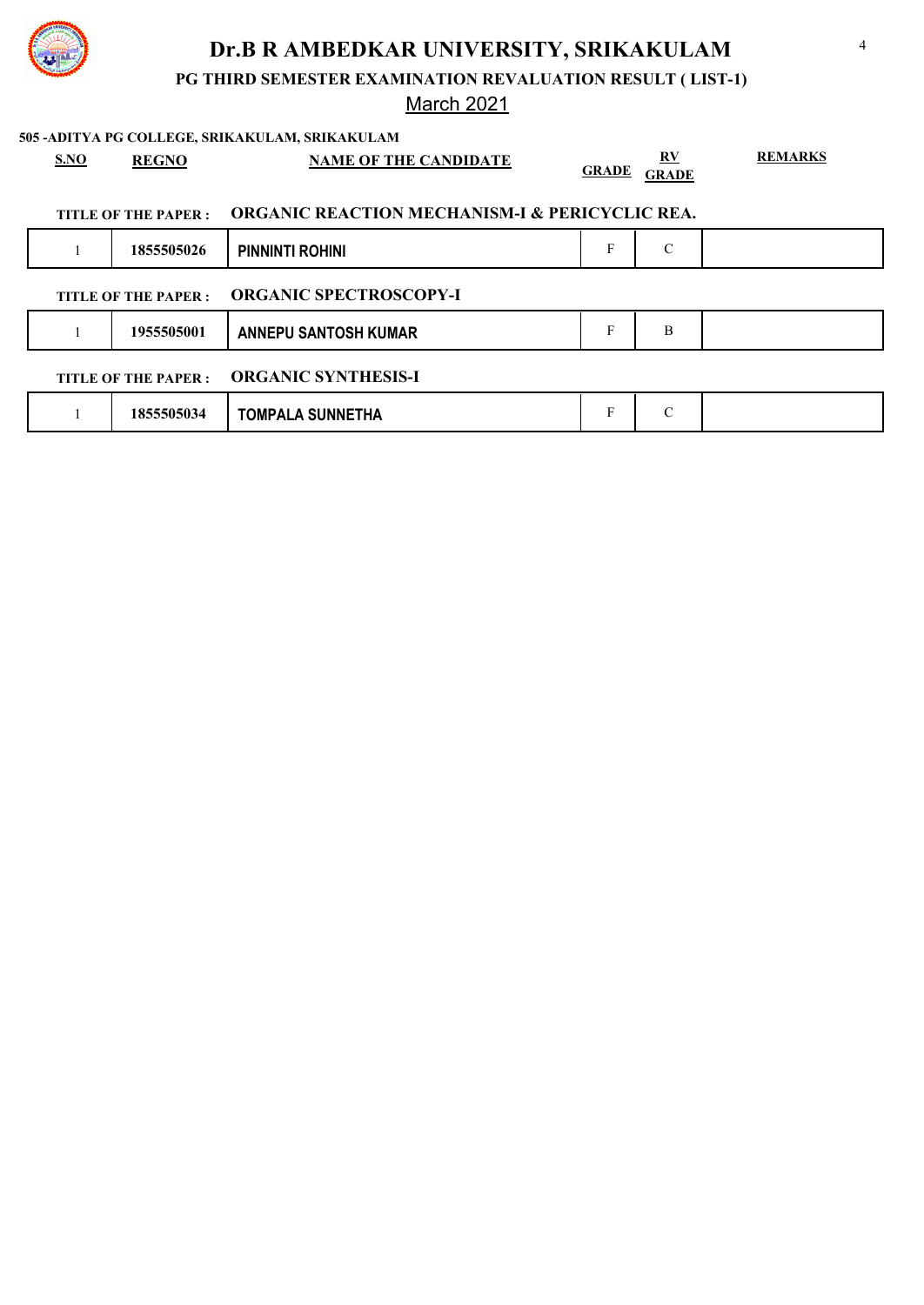

**PG THIRD SEMESTER EXAMINATION REVALUATION RESULT ( LIST-1)**

### March 2021

#### **508 -SSR COLLEGE SRIKAKULAM, SRIKAKULAM**

**S.NO REGNO NAME OF THE CANDIDATE RV** 

**REMARKS**

**GRADE GRADE**

#### **TITLE OF THE PAPER : ORGANIC REACTION MECHANISM-I & PERICYCLIC REA.**

|   | 1955508005 | <b>BODDEPALLI RAJU</b> |      | No Change (Fail) |
|---|------------|------------------------|------|------------------|
| ∸ | 1955508010 | <b>EANUGULA MAHESH</b> | $B+$ |                  |

### **TITLE OF THE PAPER : ORGANIC SPECTROSCOPY-I**

|             | 1955508005 | <b>BODDEPALLI RAJU</b> |  | No Change (Fail) |
|-------------|------------|------------------------|--|------------------|
| $\sim$<br>∼ | 1955508010 | <b>EANUGULA MAHESH</b> |  | No Change (Fail) |

#### **TITLE OF THE PAPER : ORGANIC SYNTHESIS-I**

|        | 1955508005 | <b>BODDEPALLI RAJU</b> | $\blacksquare$ | No Change (Fail) |
|--------|------------|------------------------|----------------|------------------|
| ◠<br>∼ | 1955508010 | <b>EANUGULA MAHESH</b> |                |                  |

### **TITLE OF THE PAPER : NATURAL PRODUCTS-I**

|        | 1955508005 | <b>BODDEPALLI RAJU</b> | $\blacksquare$ |   | No Change (Fail) |
|--------|------------|------------------------|----------------|---|------------------|
| ◠<br>∠ | 1955508010 | <b>EANUGULA MAHESH</b> | $\blacksquare$ | Β |                  |

### **TITLE OF THE PAPER : SKILL DEVELOPMENT**

|  | 195550802 | <b>MAMIDI SHANMUKHARAO</b> |  |  | Change<br><b>NC</b> |
|--|-----------|----------------------------|--|--|---------------------|
|--|-----------|----------------------------|--|--|---------------------|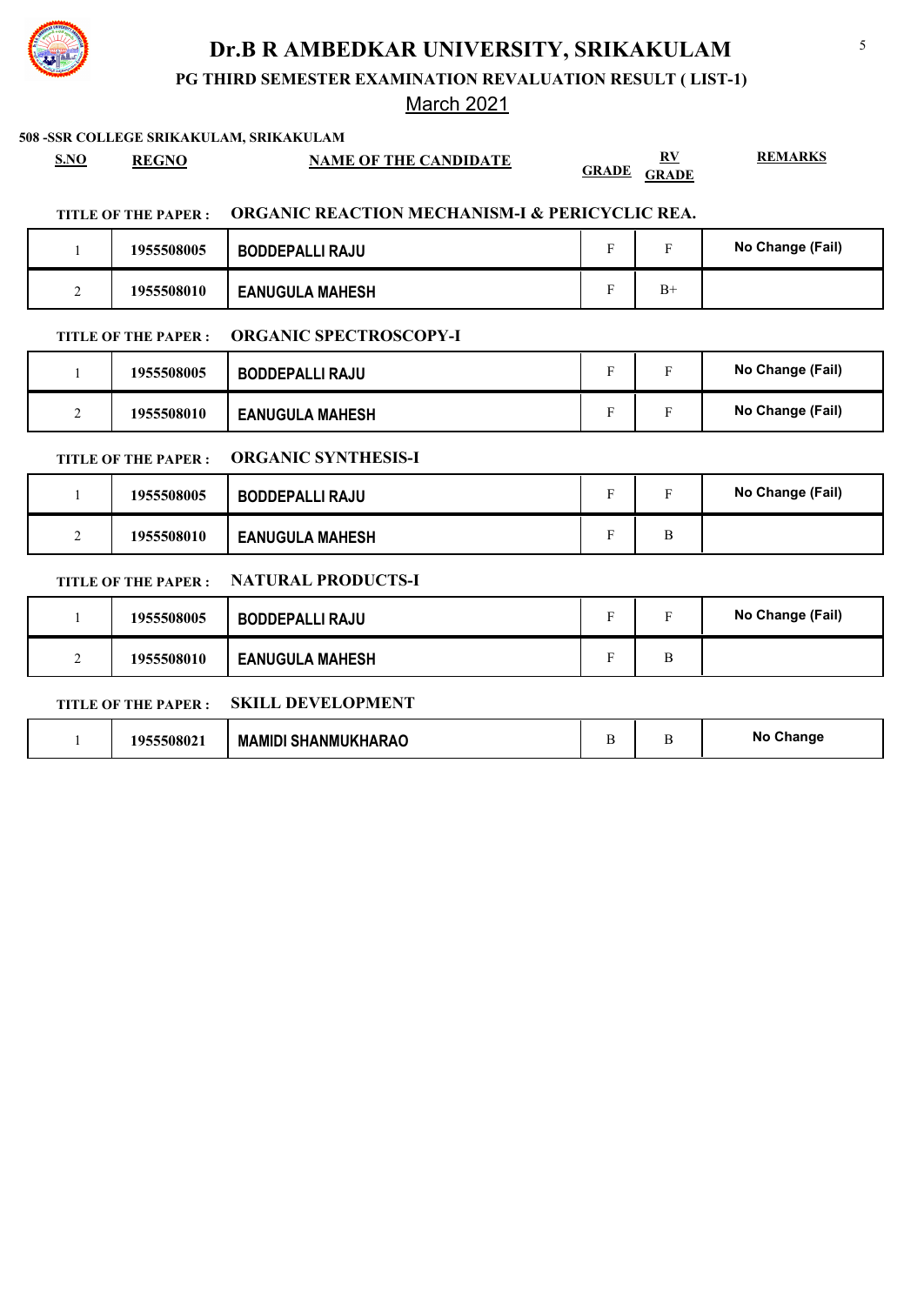

**PG THIRD SEMESTER EXAMINATION REVALUATION RESULT ( LIST-1)**

### March 2021

### **509 -GOVERNMENT COLLEGE FOR WOMEN, SRIKAKULAM, SRIKAKULAM**

**S.NO REGNO NAME OF THE CANDIDATE RV GRADE GRADE**

**TITLE OF THE PAPER : Comparitive Anatomy and Functional Organization of Invertebrates and Vertebrates**

|   | 1966509010 | U.Bhavani        | Е | $\mathcal{C}$ |                  |
|---|------------|------------------|---|---------------|------------------|
| 2 | 1966509003 | G.Raivalakshmi   | Е | B             |                  |
| 3 | 1966509007 | S.Pavani Kumari  | Е | C             |                  |
| 4 | 1966509001 | <b>B.</b> Rohini | Е | F             | No Change (Fail) |

#### **TITLE OF THE PAPER : Population Ecology & Animal Behaviour**

|   | 1966509010 | U.Bhavani              |   | B    |                  |
|---|------------|------------------------|---|------|------------------|
| 2 | 1966509001 | <b>B.</b> Rohini       | Е | Е    | No Change (Fail) |
| 3 | 1955509005 | DIVYA KUMARI KALISETTI |   | $B+$ |                  |
| 4 | 1955509002 | Byri.Kalyani           |   | B    |                  |

#### **TITLE OF THE PAPER : Immunology and Immuno-Technology**

|               | 1966509001 | <b>B.</b> Rohini  | $\overline{\phantom{a}}$ | С |                  |
|---------------|------------|-------------------|--------------------------|---|------------------|
| $\gamma$<br>∸ | 1955509002 | Byri.Kalyani      |                          |   | No Change (Fail) |
|               | 1955509001 | Bogadhi.Varalaxmi |                          |   | No Change (Fail) |

#### **TITLE OF THE PAPER : Molecular Biology and Cytogenetics**

|   | 1966509010 | U.Bhavani    | ÷ | $\overline{\phantom{0}}$ |  |
|---|------------|--------------|---|--------------------------|--|
| ∼ | 1955509002 | Byri.Kalyani | ÷ | ⌒                        |  |

#### **TITLE OF THE PAPER : SKILL DEVELOPMENT**

|  | 1966509006 | M.S.G.E.Parimala |  |  | No Change (Fail) |
|--|------------|------------------|--|--|------------------|
|--|------------|------------------|--|--|------------------|

**REMARKS**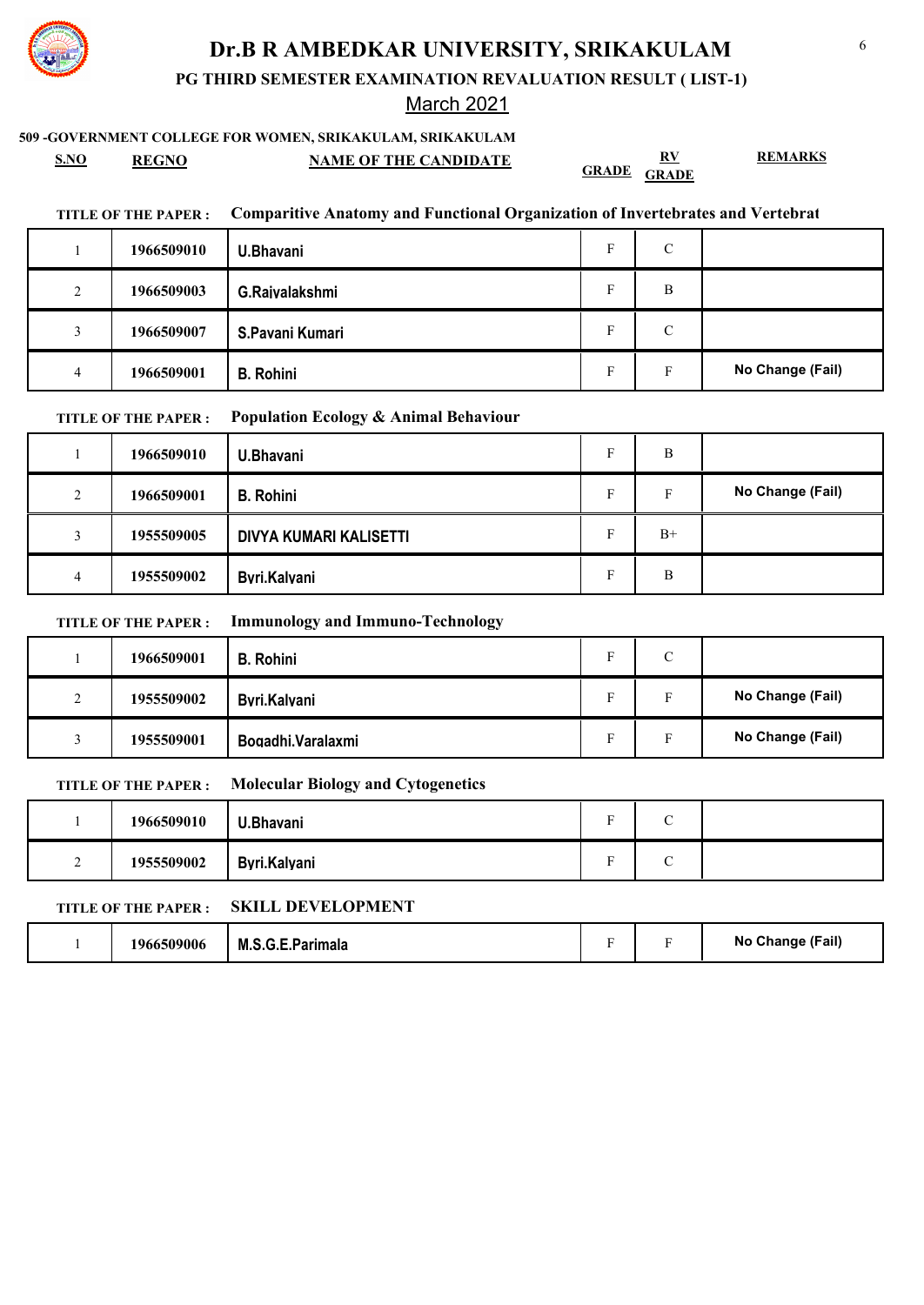

**PG THIRD SEMESTER EXAMINATION REVALUATION RESULT ( LIST-1)**

# March 2021

| <b>S.NO</b> | <b>REGNO</b>         | 511 - SUN DEGREE AND PG COLLEGE, SRIKAKULAM, SRIKAKULAM<br><b>NAME OF THE CANDIDATE</b> | <b>GRADE</b> | $\underline{\mathbf{R}}\underline{\mathbf{V}}$<br><b>GRADE</b> | <b>REMARKS</b>   |
|-------------|----------------------|-----------------------------------------------------------------------------------------|--------------|----------------------------------------------------------------|------------------|
|             | TITLE OF THE PAPER : | <b>ORGANIC SPECTROSCOPY-I</b>                                                           |              |                                                                |                  |
|             | 1955511018           | <b>MUDDADA CHAKRAVARTHY</b>                                                             | F            | F                                                              | No Change (Fail) |
| 2           | 1955511020           | <b>PAIDI VISHALAKSHI</b>                                                                | F            | $B+$                                                           |                  |
|             | TITLE OF THE PAPER : | <b>ORGANIC SYNTHESIS-I</b>                                                              |              |                                                                |                  |
|             | 1955511017           | <b>MOYYILA MANOJ KUMAR</b>                                                              | F            | $\mathbf F$                                                    | No Change (Fail) |
|             | TITLE OF THE PAPER : | <b>NATURAL PRODUCTS-I</b>                                                               |              |                                                                |                  |
|             | 1955511017           | <b>MOYYILA MANOJ KUMAR</b>                                                              | F            | F                                                              | No Change (Fail) |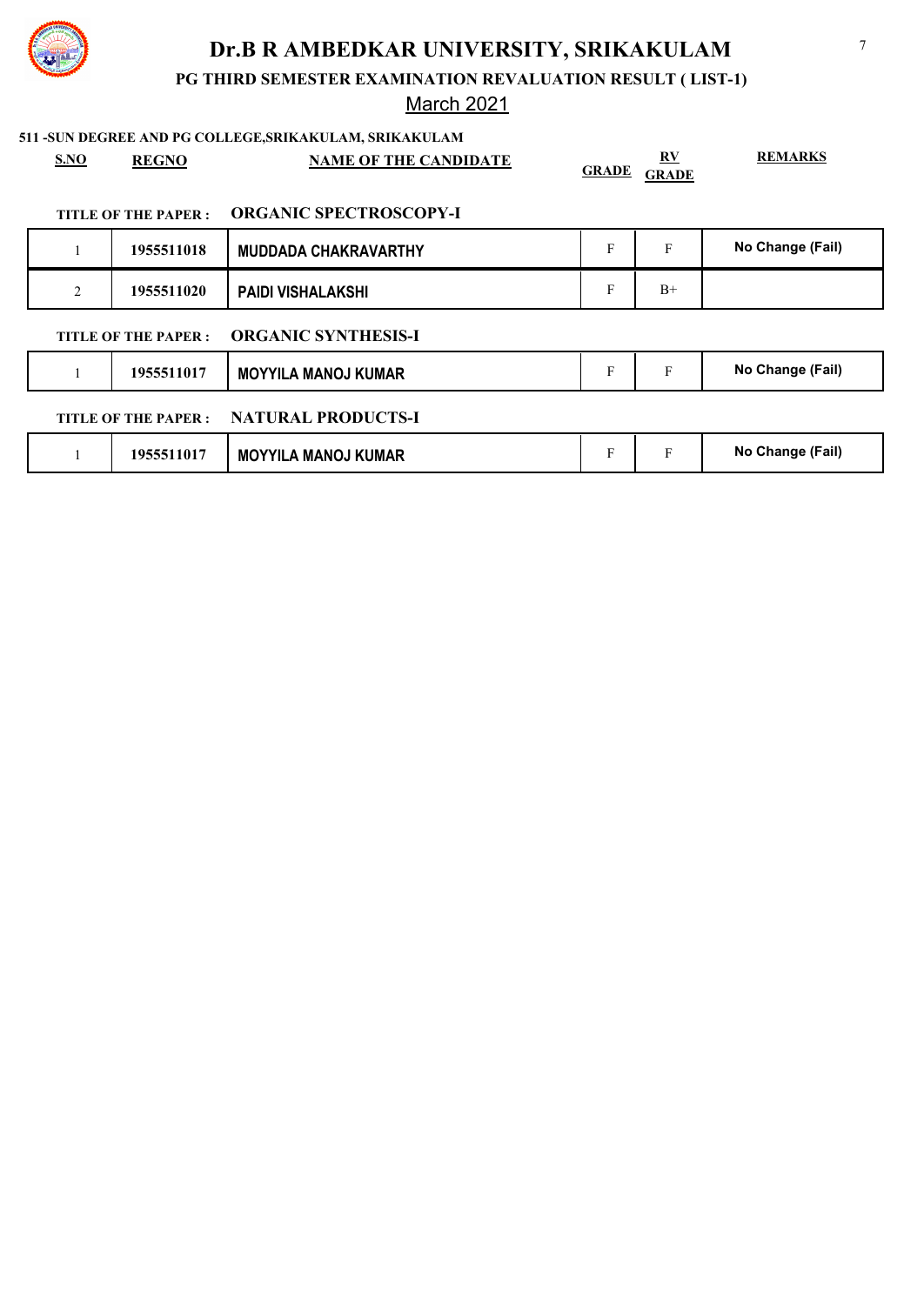

**PG THIRD SEMESTER EXAMINATION REVALUATION RESULT ( LIST-1)**

March 2021

**751 -RANGUMUDRI M.Ed COLLEGE, IRUVADA, IRUVADA**

| S.NO | <b>REGNO</b> | <b>NAME OF THE CANDIDATE</b> | DV.<br>17. I<br><b>GRADE</b><br><b>GRADE</b> | <b>REMARKS</b> |
|------|--------------|------------------------------|----------------------------------------------|----------------|
|      |              |                              |                                              |                |

|  | TITLE OF THE PAPER : | <b>SKILL DEVELOPMENT</b> |
|--|----------------------|--------------------------|
|--|----------------------|--------------------------|

|  | 1911751003 | <b>GORLA GAYATHRI</b> | B+ | ь- | No Change |
|--|------------|-----------------------|----|----|-----------|
|--|------------|-----------------------|----|----|-----------|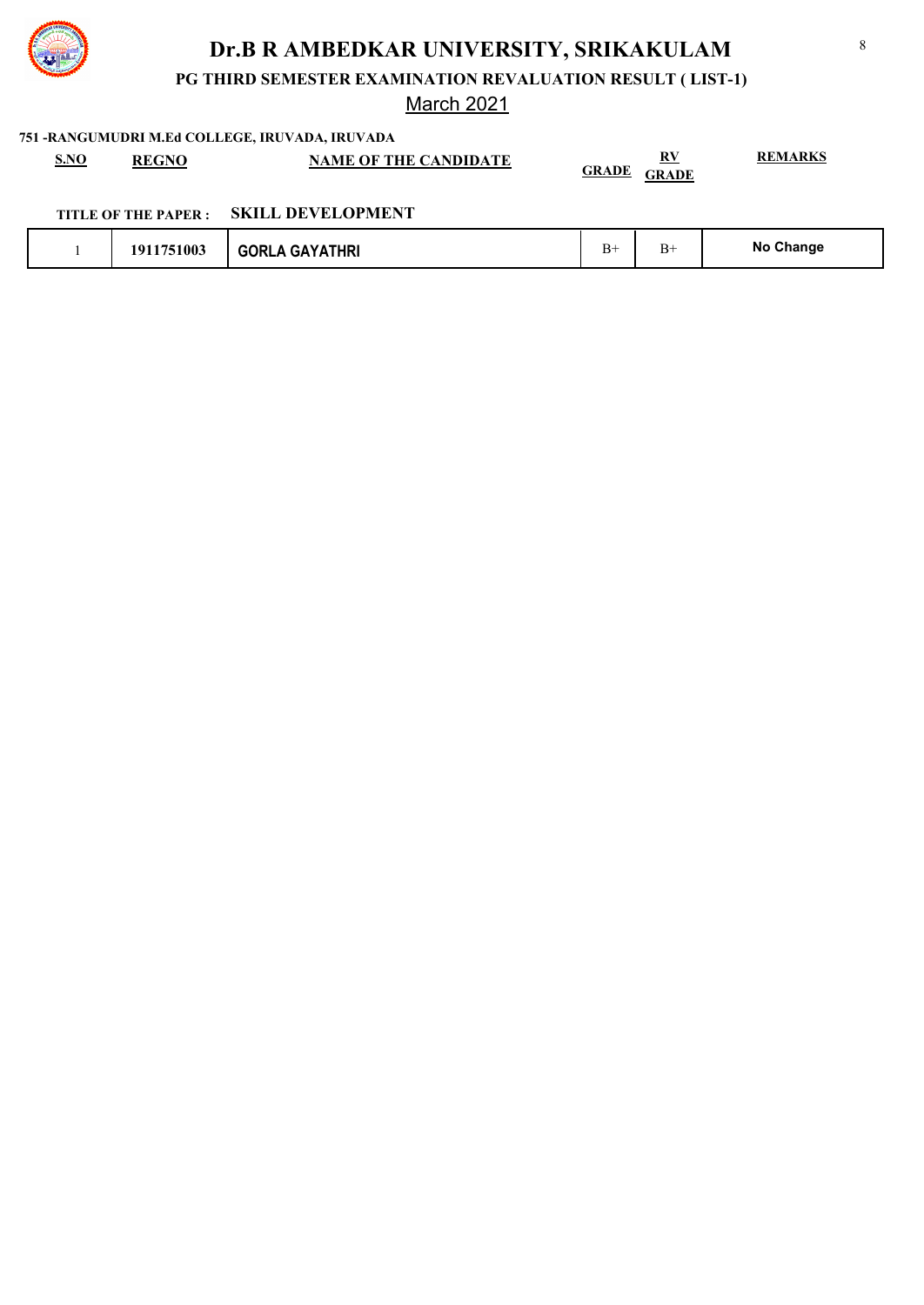

**PG THIRD SEMESTER EXAMINATION REVALUATION RESULT ( LIST-1)**

### March 2021

| <u>S.NO</u><br><b>REGNO</b> | <b>NAME OF THE CANDIDATE</b> | R٧<br><b>GRADE</b><br>GRADE | <b>REMARKS</b> |
|-----------------------------|------------------------------|-----------------------------|----------------|
| TITLE OF THE PAPER :        | LABOUR AND INDUSTRIAL LAW-I  |                             |                |

|  | 1803902016 | Kottakota Srinivasarao |  |  | No Change (Fail) |
|--|------------|------------------------|--|--|------------------|
|--|------------|------------------------|--|--|------------------|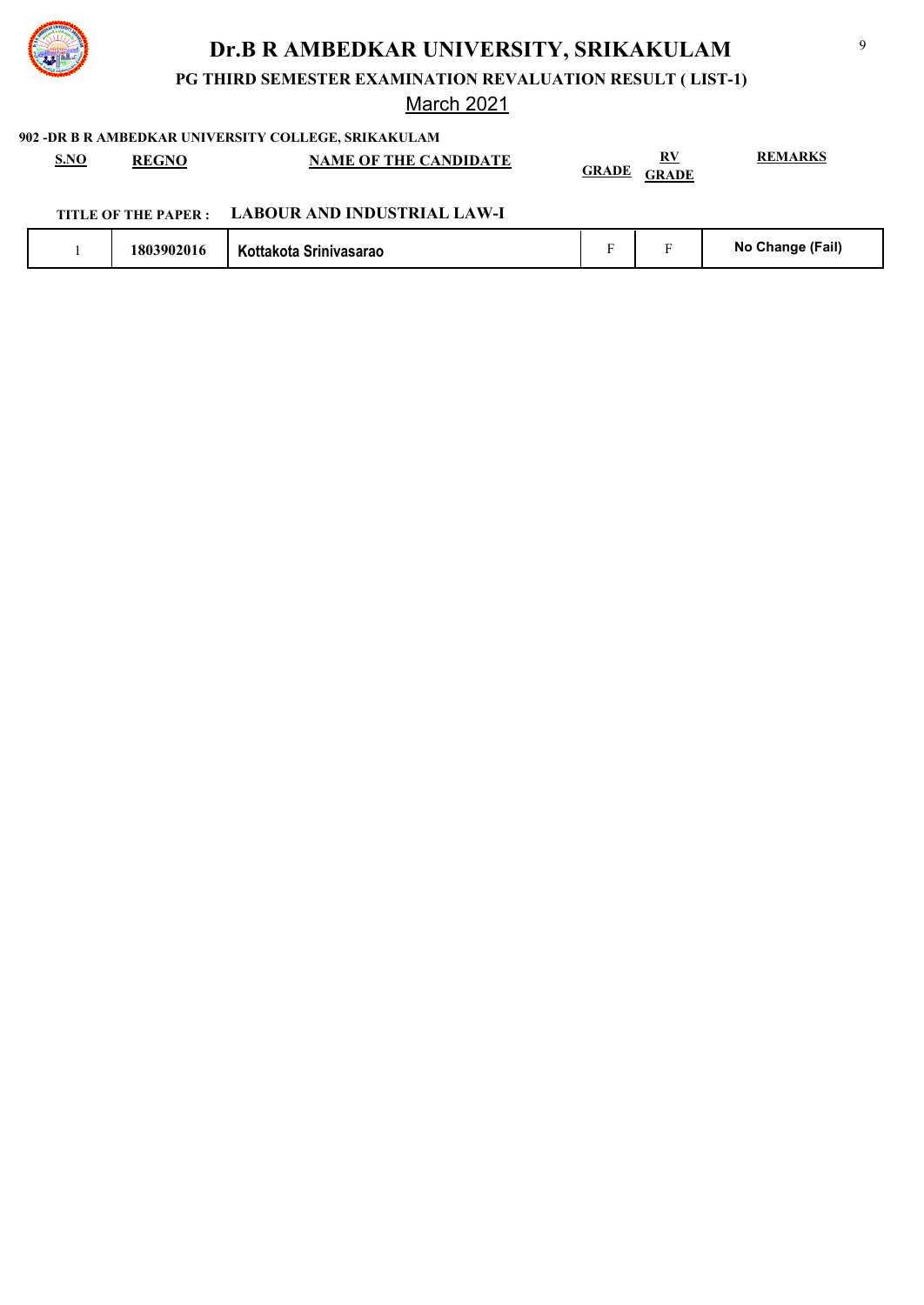

**PG THIRD SEMESTER EXAMINATION REVALUATION RESULT ( LIST-1)**

### March 2021

|                                                                  | SNO | <b>REGNO</b>         | <b>NAME OF THE CANDIDATE</b>               | <b>GRADE</b> | RV<br><b>GRADE</b> | <b>REMARKS</b> |
|------------------------------------------------------------------|-----|----------------------|--------------------------------------------|--------------|--------------------|----------------|
|                                                                  |     | TITLE OF THE PAPER : | <b>INSURANCE PRODUCTS &amp; MANAGEMENT</b> |              |                    |                |
|                                                                  |     | 1910908044           | <b>VADA SURYA PRATAP</b>                   | F            | D                  |                |
| <b>CORPORATE ACCOUNTING (ACCOUNTING)</b><br>TITLE OF THE PAPER : |     |                      |                                            |              |                    |                |
|                                                                  |     | 1910908030           | PURAPU LAVANYA                             | F            | D                  |                |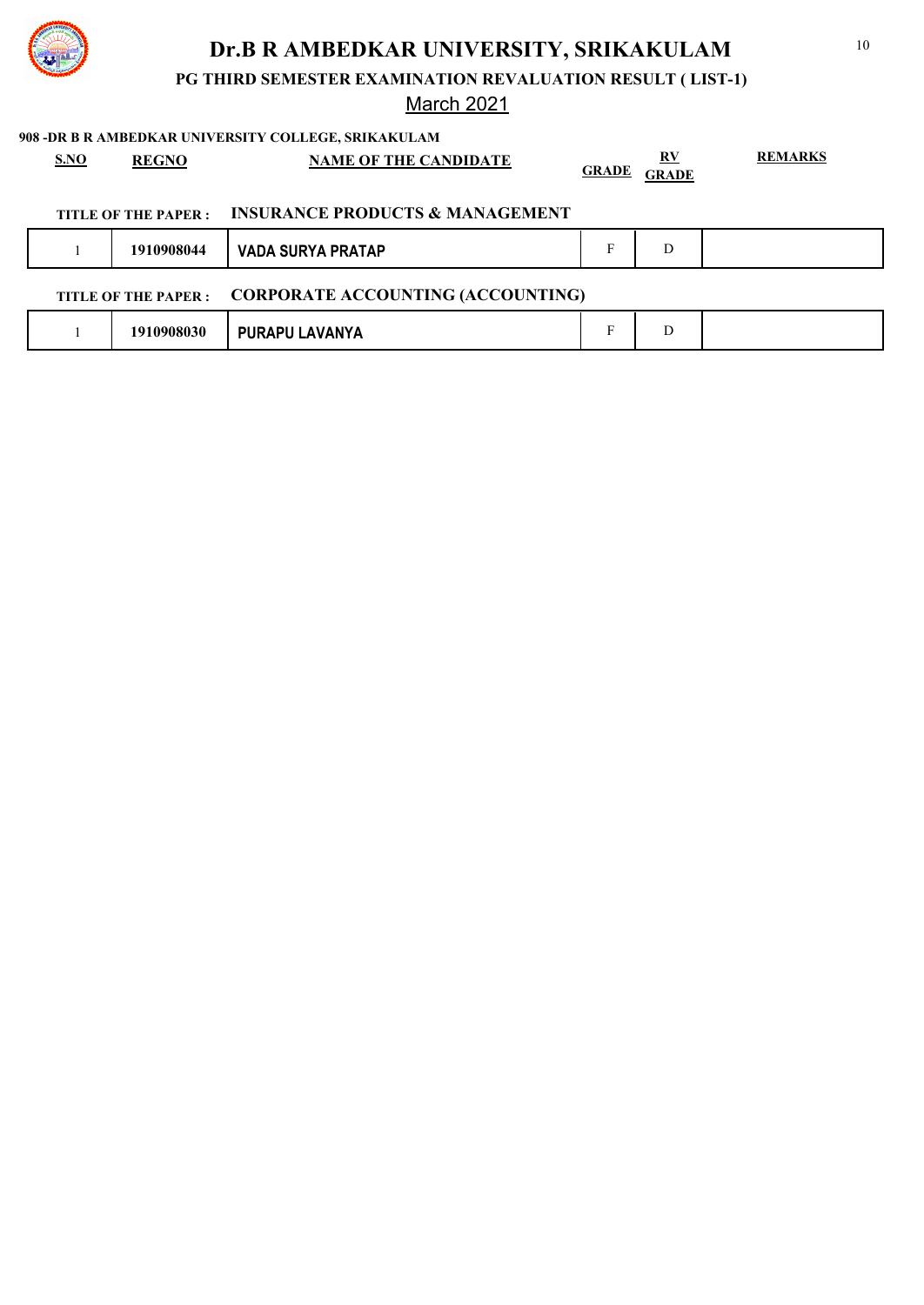

**PG THIRD SEMESTER EXAMINATION REVALUATION RESULT ( LIST-1)**

### March 2021

| <u>S.NO</u><br><b>REGNO</b> | <b>NAME OF THE CANDIDATE</b>                     | <b>GRADE</b><br><b>GRADE</b> | <b>REMARKS</b> |
|-----------------------------|--------------------------------------------------|------------------------------|----------------|
|                             | TITLE OF THE PAPER : (E) ENVIRONMENTAL EDUCATION |                              |                |

| <u>—</u> | 0.00<br>חו<br>ww. | <b>MANITHI</b><br>KI IM. |  |  |  |
|----------|-------------------|--------------------------|--|--|--|
|----------|-------------------|--------------------------|--|--|--|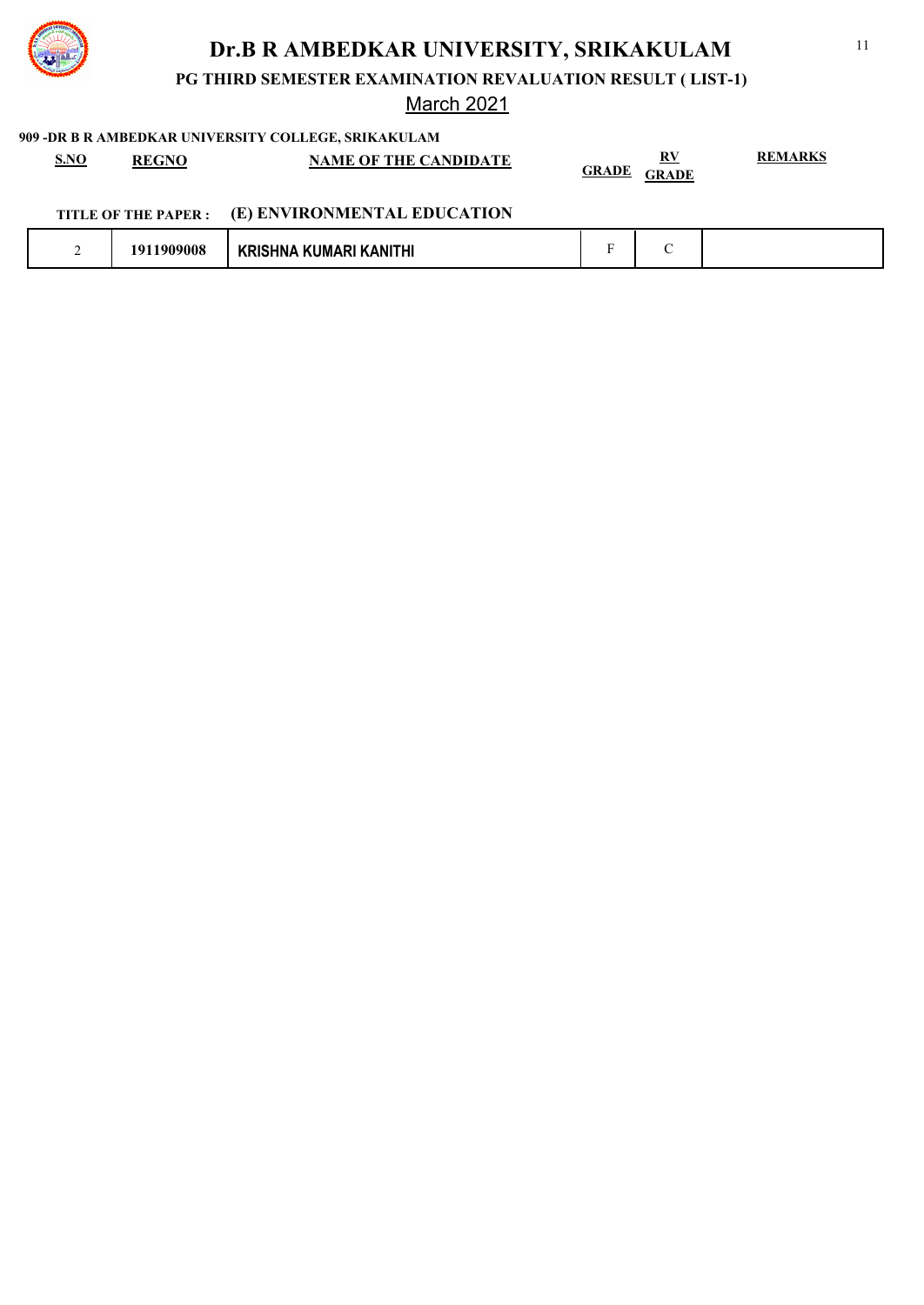

**PG THIRD SEMESTER EXAMINATION REVALUATION RESULT ( LIST-1)**

### March 2021

### **911 -DR B R AMBEDKAR UNIVERSITY COLLEGE, SRIKAKULAM**

| S.NO | <b>REGNO</b> | <b>NAME OF THE CANDIDATE</b> | $\bf RV$<br><b>GRADE</b><br><b>GRADE</b> | EMARKS |
|------|--------------|------------------------------|------------------------------------------|--------|
|      |              |                              |                                          |        |

## **TITLE OF THE PAPER : NAVYANDHRA KAVITVAM**

|  | $\sim$ $\sim$ $\sim$<br>19089<br>.1026 | <b>JU VAGDEVI</b><br>.<br>vŀ |  |  |  |
|--|----------------------------------------|------------------------------|--|--|--|
|--|----------------------------------------|------------------------------|--|--|--|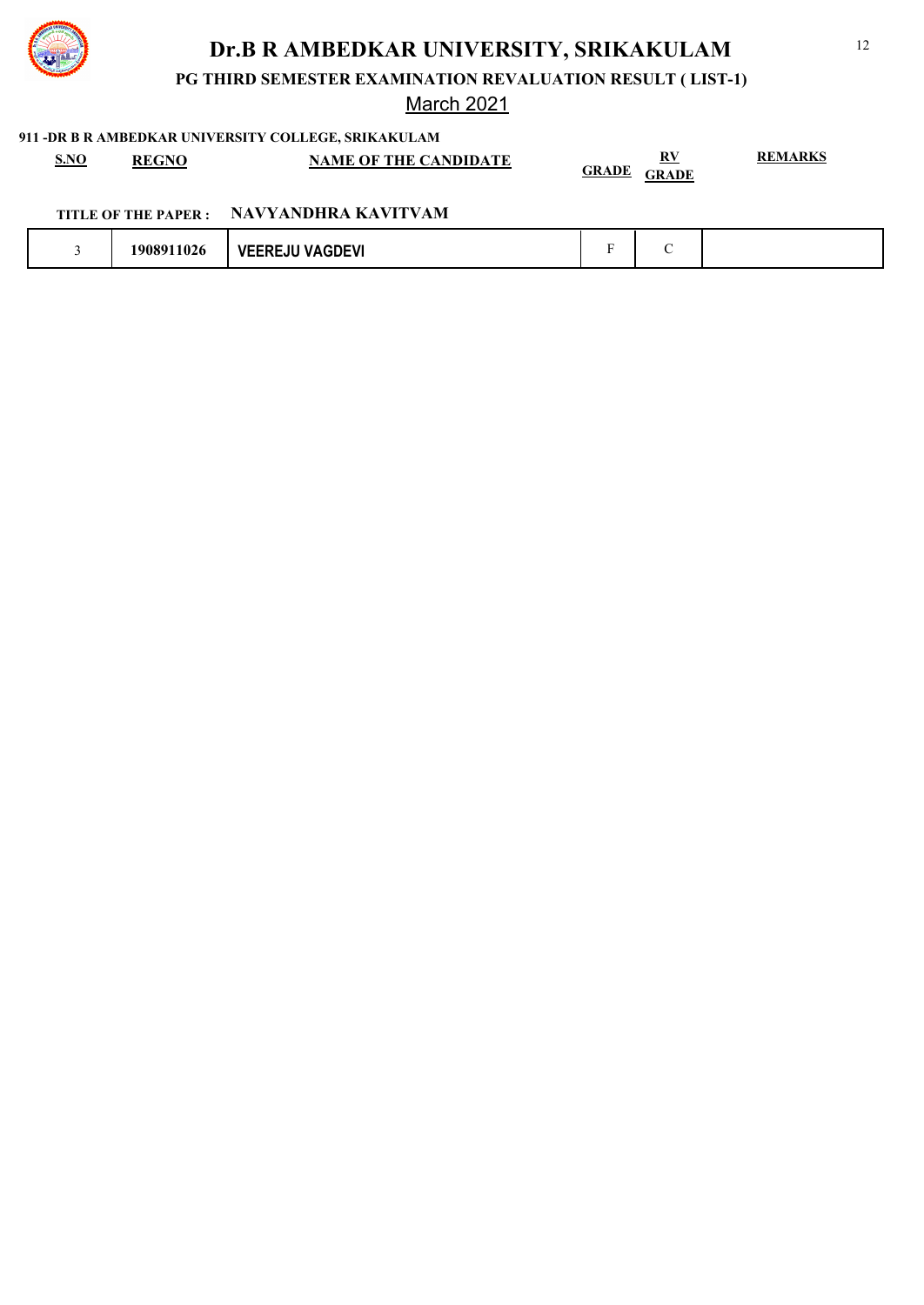

**PG THIRD SEMESTER EXAMINATION REVALUATION RESULT ( LIST-1)**

### March 2021

| S.NO           | <b>REGNO</b>               | <b>NAME OF THE CANDIDATE</b> | <b>GRADE</b>  | $\underline{\mathbf{R}}\underline{\mathbf{V}}$<br><b>GRADE</b> | <b>REMARKS</b>   |
|----------------|----------------------------|------------------------------|---------------|----------------------------------------------------------------|------------------|
|                | <b>TITLE OF THE PAPER:</b> | (E) MASS MEDIA LAW           |               |                                                                |                  |
|                | 1914912006                 | <b>MUGI SRIRAMULU</b>        | $\mathcal{C}$ | $\mathcal{C}$                                                  | No Change        |
| $\overline{2}$ | 1914912010                 | <b>RAJA RAO NATHALA</b>      | D             | D                                                              | <b>No Change</b> |
|                | <b>TITLE OF THE PAPER:</b> | (E) PUBLIC UTILITIES LAW     |               |                                                                |                  |
| 1              | 1914912006                 | <b>MUGI SRIRAMULU</b>        | D             | D                                                              | <b>No Change</b> |
| $\overline{2}$ | 1914912010                 | <b>RAJA RAO NATHALA</b>      | D             | D                                                              | No Change        |
|                | <b>TITLE OF THE PAPER:</b> | <b>SKILL DEVELOPMENT</b>     |               |                                                                |                  |
|                | 1914912005                 | <b>JANNELA RAKESH KUMAR</b>  | F             | D                                                              |                  |
| 2              | 1914912006                 | <b>MUGI SRIRAMULU</b>        | F             | $\mathbf F$                                                    | No Change (Fail) |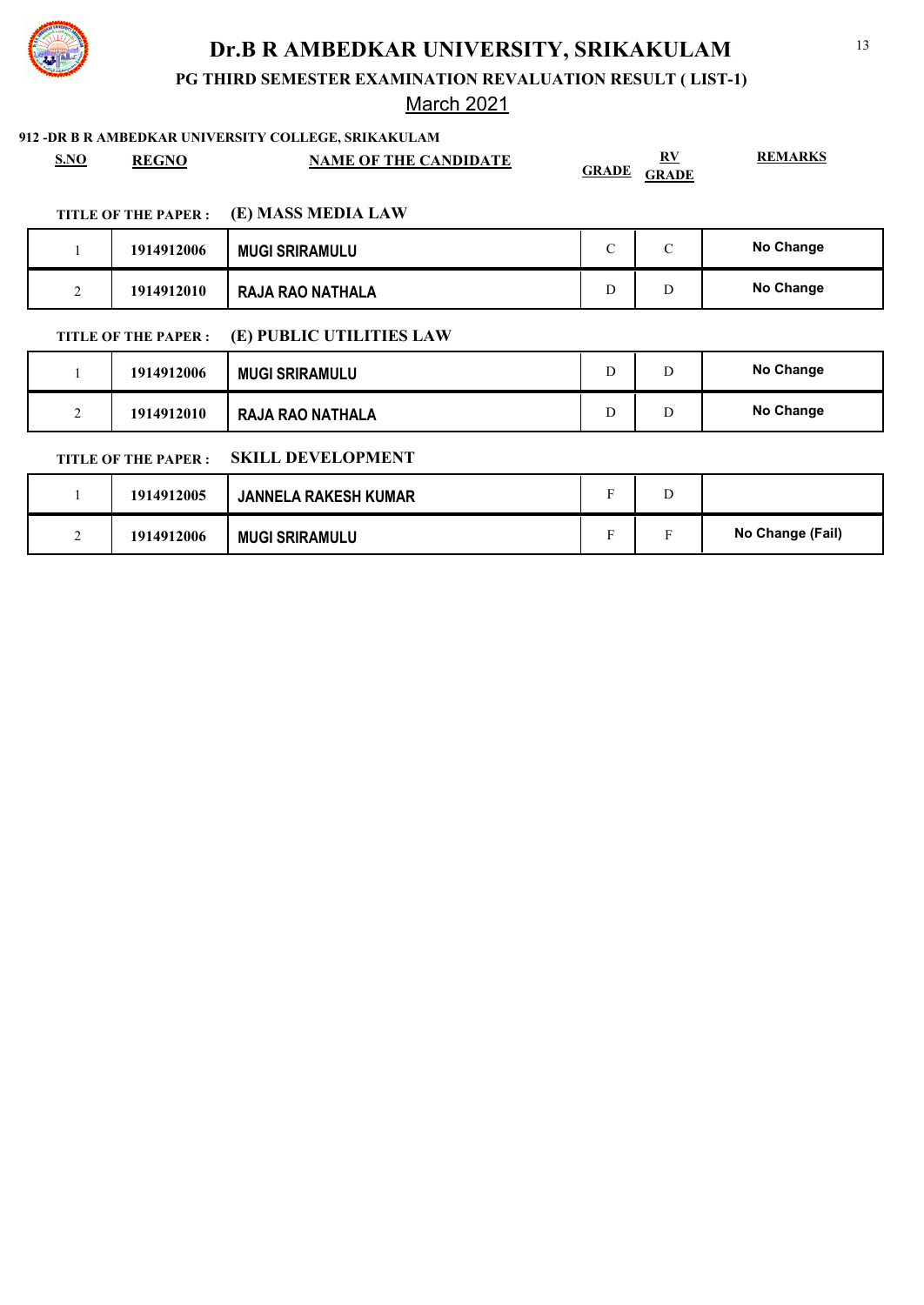

**PG THIRD SEMESTER EXAMINATION REVALUATION RESULT ( LIST-1)**

March 2021

#### **927 -DR B R AMBEDKAR UNIVERSITY COLLEGE, SRIKAKULAM**

| S.NO | <b>REGNO</b> | <b>NAME OF THE CANDIDATE</b> | DV.<br>n :                   | <b>REMARKS</b> |
|------|--------------|------------------------------|------------------------------|----------------|
|      |              |                              | <b>GRADE</b><br><b>GRADE</b> |                |

### **TITLE OF THE PAPER : SKILL DEVELOPMENT**

|  | 1953927025 | <b>VEMANA RAO YELAMANCHI</b> | - | $\blacksquare$ | No Change (Fail) |
|--|------------|------------------------------|---|----------------|------------------|
|  | 1953927014 | <b>KARNAM KALYANI</b>        |   |                | No Change (Fail) |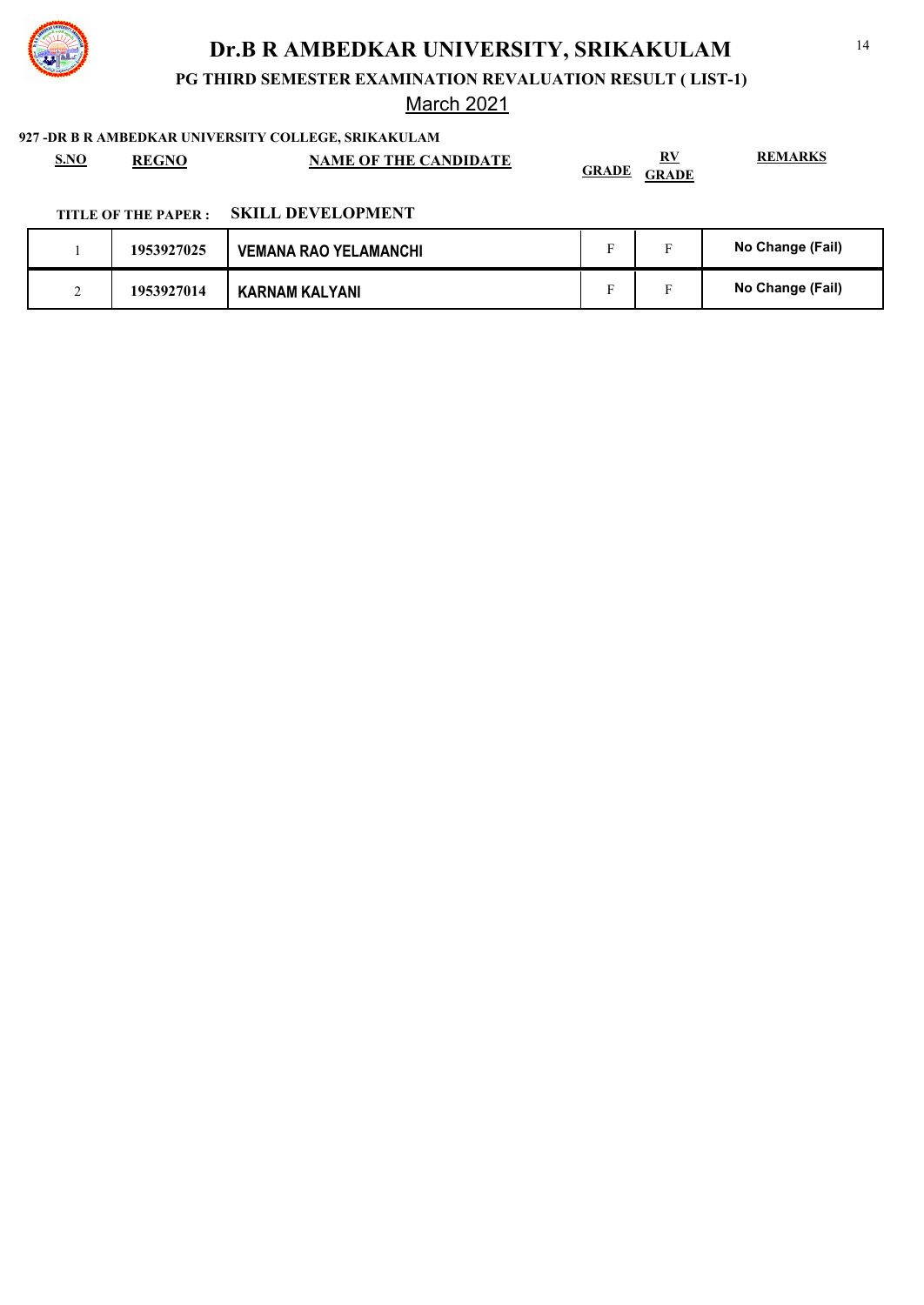

**PG THIRD SEMESTER EXAMINATION REVALUATION RESULT ( LIST-1)**

## March 2021

| <b>S.NO</b><br><b>REGNO</b> | NAME OF THE CANDIDATE                       | <b>GRADE GRADE</b> | <b>REMARKS</b> |
|-----------------------------|---------------------------------------------|--------------------|----------------|
|                             | TITLE OF THE PAPER : (E) NUMERICAL ANALYSIS |                    |                |

|  | 10 <sup>r</sup><br>. | <b>HEMALATHA</b><br>ונובזו ור<br>MА |  |  |
|--|----------------------|-------------------------------------|--|--|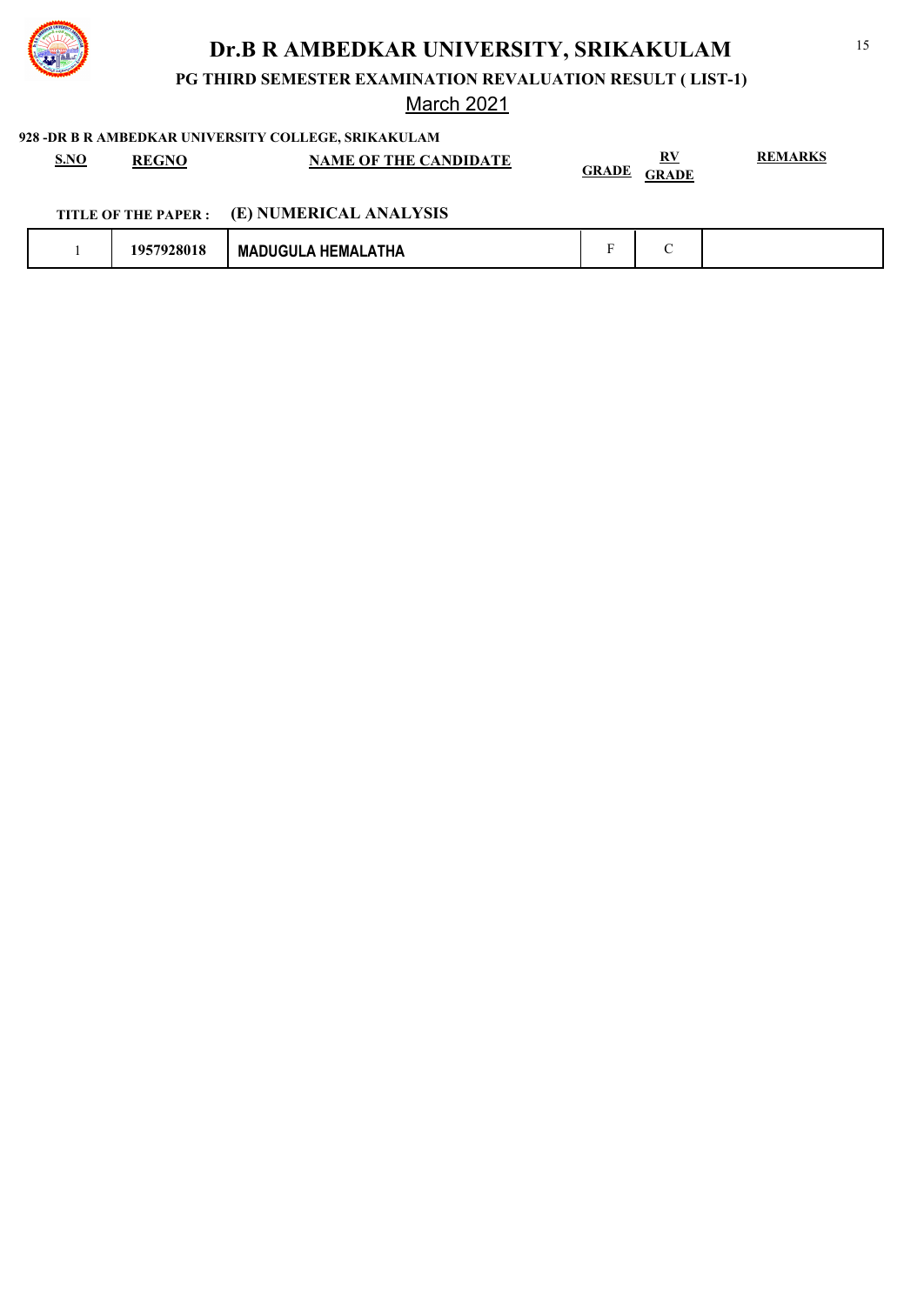

**PG THIRD SEMESTER EXAMINATION REVALUATION RESULT ( LIST-1)**

### March 2021

| S.NO | <b>REGNO</b>               | <b>NAME OF THE CANDIDATE</b>            | <b>GRADE</b>  | RV<br><b>GRADE</b> | <b>REMARKS</b>   |
|------|----------------------------|-----------------------------------------|---------------|--------------------|------------------|
|      | TITLE OF THE PAPER :       | <b>SEPERATION METHDOS-I</b>             |               |                    |                  |
|      | 1952929008                 | <b>GAYATRI NALLA</b>                    | F             | $B+$               |                  |
| 2    | 1952929012                 | <b>KONKENA TIRUMALA</b>                 | B             | $\mathbf{A}$       |                  |
| 3    | 1855929021                 | <b>REYYI PRAMEELARANI</b>               | F             | F                  | No Change (Fail) |
|      | TITLE OF THE PAPER :       | <b>ORGANIC SYNTHESIS-I</b>              |               |                    |                  |
|      | 1955929026                 | <b>SUNKARI BHARATHI</b>                 | F             | $\mathcal{C}$      |                  |
|      | <b>TITLE OF THE PAPER:</b> | <b>INSTRUMENTAL METHODS OF ANALYSIS</b> |               |                    |                  |
|      | 1952929012                 | <b>KONKENA TIRUMALA</b>                 | $\mathcal{C}$ | $\mathcal{C}$      | No Change        |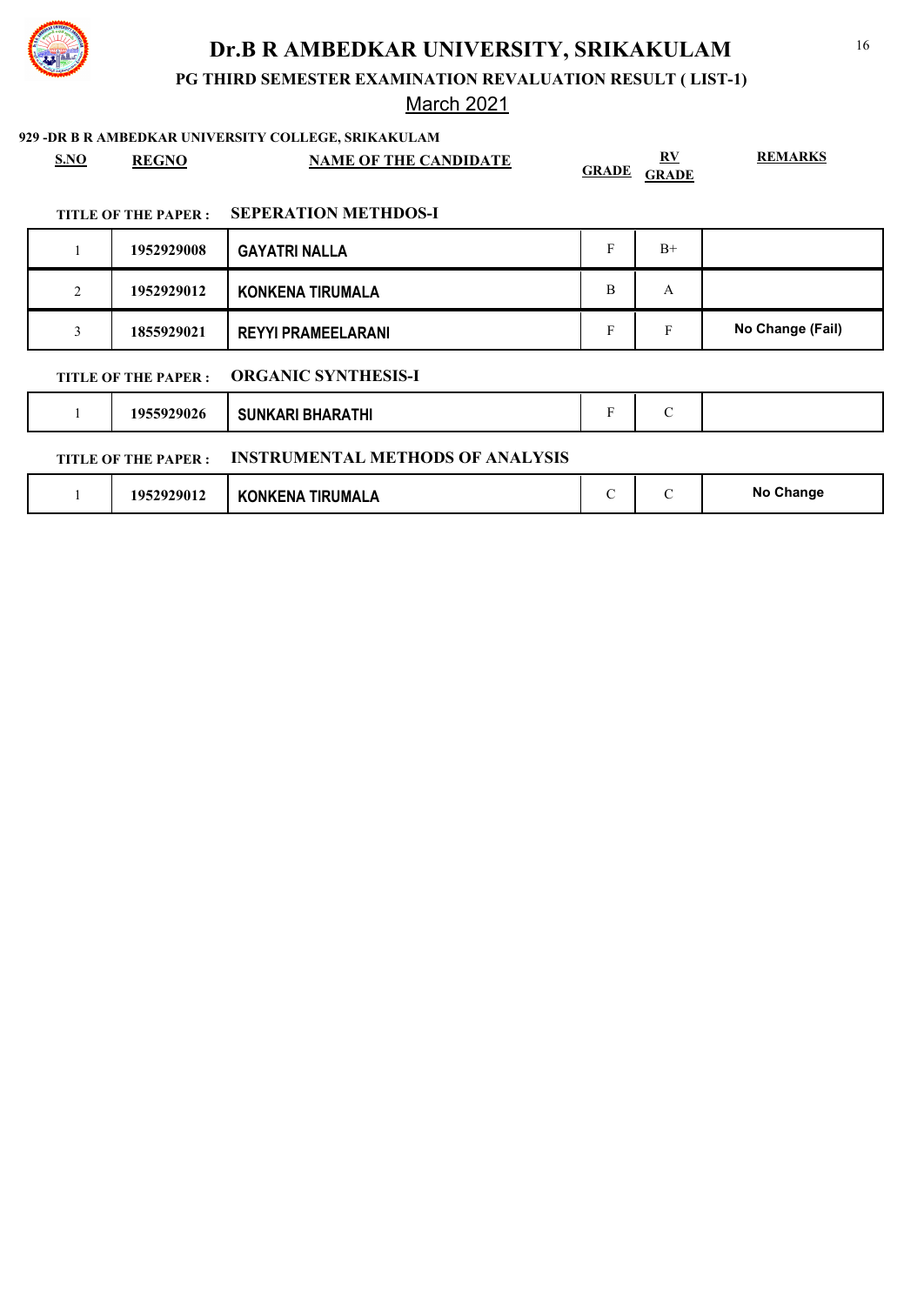

**PG THIRD SEMESTER EXAMINATION REVALUATION RESULT ( LIST-1)**

### March 2021

### **932 -DR B R AMBEDKAR UNIVERSITY COLLEGE, SRIKAKULAM**

**S.NO REGNO NAME OF THE CANDIDATE RV**

**GRADE GRADE**

**REMARKS**

### **TITLE OF THE PAPER : SIGNAL PROCESSING AND INVERSION THEORY**

|   | 1959932001 | <b>Bammidi Prameela</b> | $\sqrt{ }$<br>◡ |                  |
|---|------------|-------------------------|-----------------|------------------|
| - | 1959932002 | M kumarswamy            |                 | No Change (Fail) |

### **TITLE OF THE PAPER : SEISMIC METHODS**

|                    | 1959932001 | <b>Bammidi Prameela</b> | Е | Е | No Change (Fail) |
|--------------------|------------|-------------------------|---|---|------------------|
| $\mathcal{L}$<br>∠ | 1959932002 | M kumarswamy            | Е | Е | No Change (Fail) |
| ◡                  | 1959932003 | Porapu Vara Lakshmi     |   | B |                  |

#### **TITLE OF THE PAPER : SESIMOLOGY**

|   | 1959932001 | <b>Bammidi Prameela</b> |      |  |
|---|------------|-------------------------|------|--|
| - | 1959932002 | M kumarswamy            | $B+$ |  |

### **TITLE OF THE PAPER : (E) GEOMAGNETISM**

|--|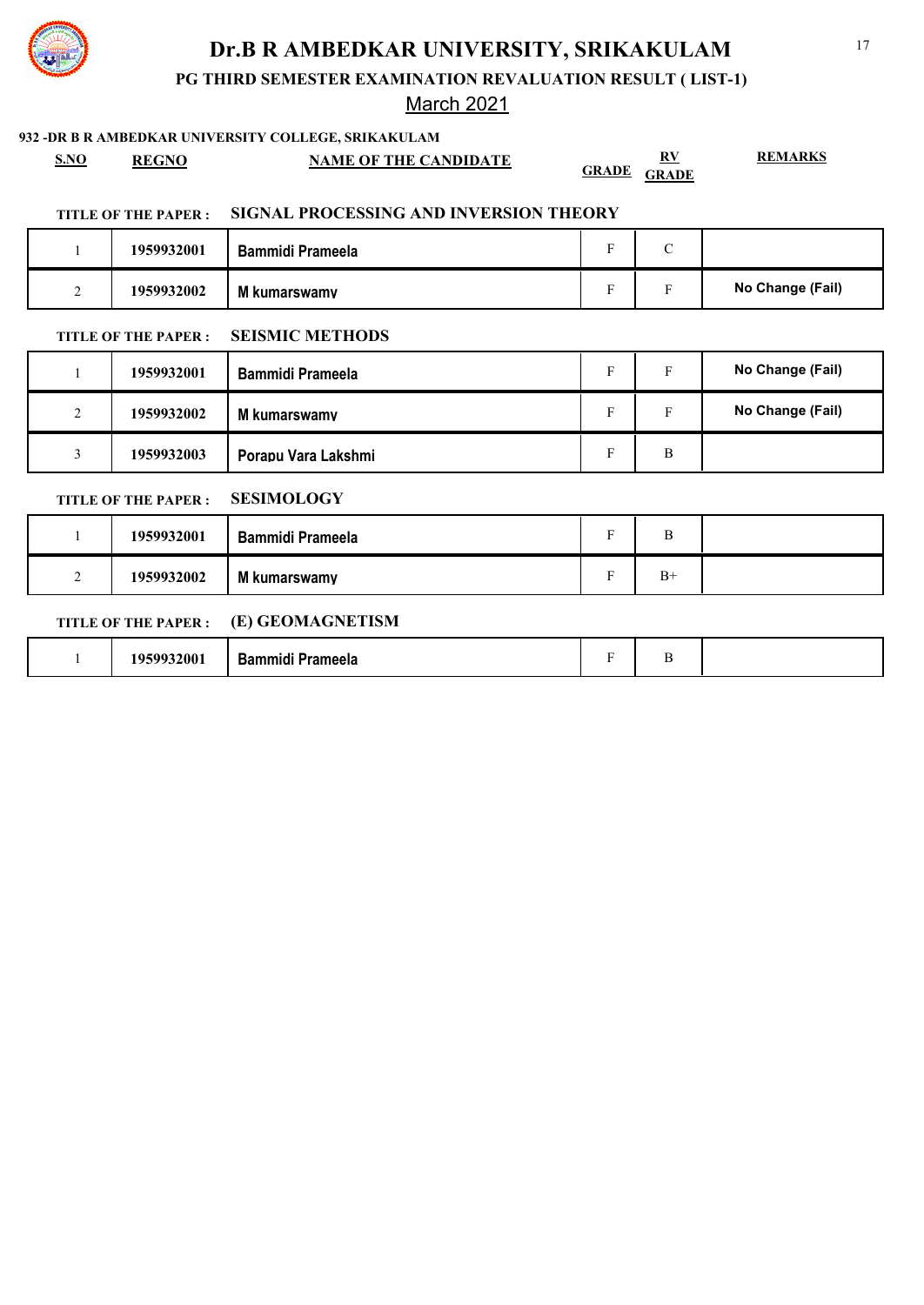

**PG THIRD SEMESTER EXAMINATION REVALUATION RESULT ( LIST-1)**

# March 2021

|      |                      | 933 -DR B R AMBEDKAR UNIVERSITY COLLEGE, SRIKAKULAM |              |                                         |                |
|------|----------------------|-----------------------------------------------------|--------------|-----------------------------------------|----------------|
| S.NO | <b>REGNO</b>         | <b>NAME OF THE CANDIDATE</b>                        | <b>GRADE</b> | $\mathbf{R} \mathbf{V}$<br><b>GRADE</b> | <b>REMARKS</b> |
|      | TITLE OF THE PAPER : | <b>NUCLER AND PARTICLE PHYSICS</b>                  |              |                                         |                |
|      | 1954933014           | Kodibovina Chinnammalu                              | F            | D                                       |                |
|      | TITLE OF THE PAPER : | <b>LASERS AND FIBER OPTICS</b>                      |              |                                         |                |
|      | 1854933033           | UTTARA BHARATHI                                     | F            | D                                       |                |
|      | TITLE OF THE PAPER : | <b>RENEWABLE ENERGY SOURCES</b>                     |              |                                         |                |
|      | 1954933014           | Kodibovina Chinnammalu                              | F            | D                                       |                |